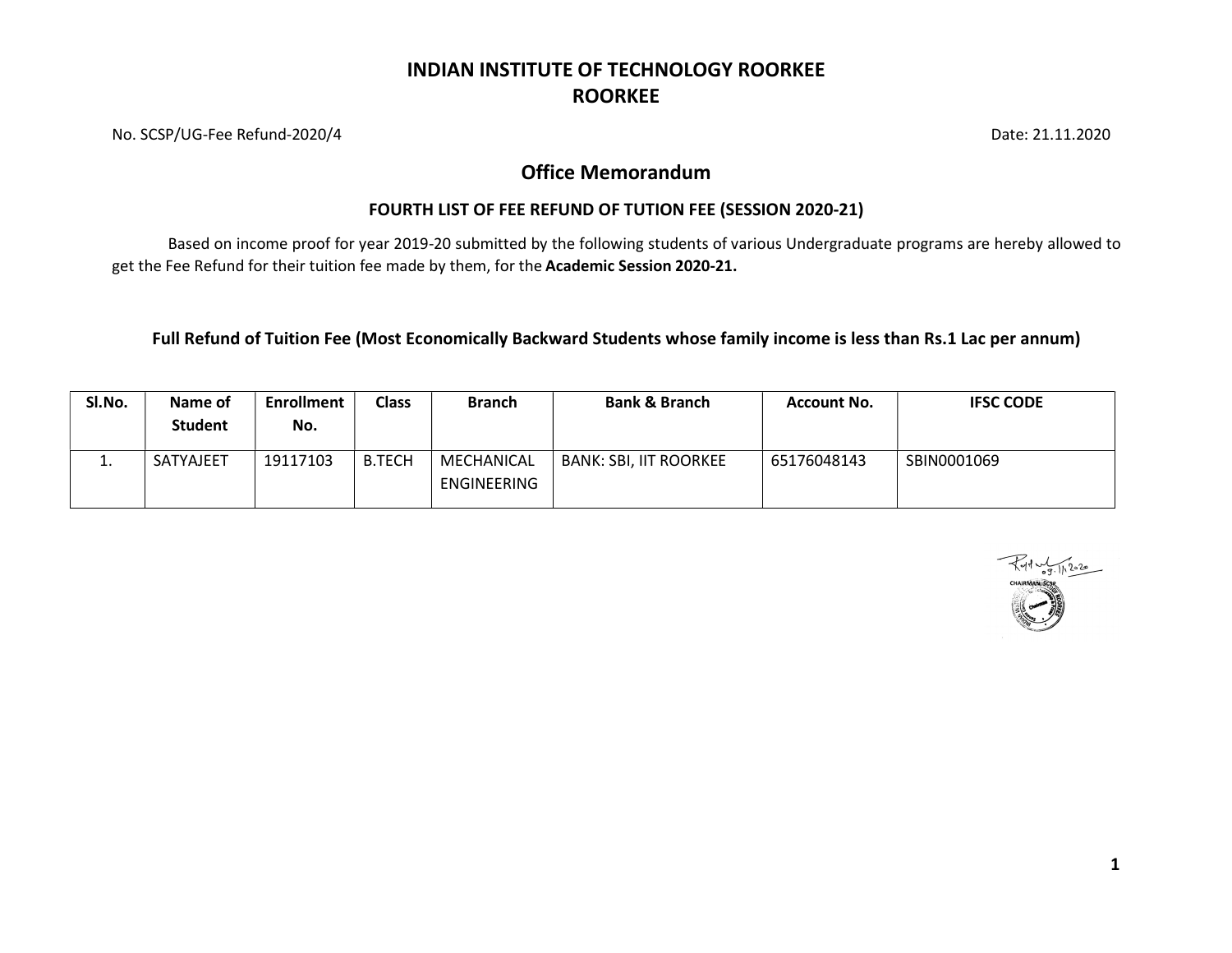#### 2/3 Fee Refund of Tuition Fee (Other Economically Backward Students whose family income is more than Rs.1 Lac but less than Rs.5 Lac per annum)

| SL.NO.         | <b>NAME OF</b>                      | <b>ENROLLMEN</b> | <b>CLASS</b>    | <b>BRANCH</b>                           | <b>BANK &amp; BRANCH</b>                                                                                | <b>ACCOUNT NO.</b>    | <b>IFSC CODE</b> |
|----------------|-------------------------------------|------------------|-----------------|-----------------------------------------|---------------------------------------------------------------------------------------------------------|-----------------------|------------------|
|                | <b>STUDENT</b>                      | T NO.            |                 |                                         |                                                                                                         |                       |                  |
| $\mathbf{1}$ . | <b>CHIDELLA</b><br>VAIBHAVI         | 18113037         | B.TECH.         | <b>CIVIL</b><br><b>ENGINEERING</b>      | BANK: SBI, D NO 2 2 12 MANIKULA<br><b>BAAVI BAZAR OPP BSNL OFFICE</b><br>NARASARAOPETA GUNTUR DT 522601 | 20380558267           | SBIN0015070      |
| 2.             | <b>VIKRAMJIT</b><br><b>DUTTA</b>    | 17411028         | INT.<br>M.TECH. | <b>GEOPHYSICAL</b><br><b>TECHNOLOGY</b> | BANK: SBI, BARRACKPORE, RAILWAY<br>STATION, W. BENGAL                                                   | 32444966584           | SBIN0003071      |
| 3.             | PADAM SINGH                         | 16115080         | B.TECH.         | ELECTRICAL<br><b>ENGINEERING</b>        | <b>BANK: SBI, IIT ROORKEE</b>                                                                           | 20307945946           | SBIN0001069      |
| 4.             | SARVESH<br>OMPRAKASH<br><b>RAUT</b> | 19112072         | B.TECH.         | CHEMICAL<br><b>ENGINEERING</b>          | <b>BANK: SBI, IIT ROORKEE</b>                                                                           | 000000344484468<br>39 | SBIN0001069      |
| 5.             | <b>CHERRY JAIN</b>                  | 17411007         | INT.<br>M.TECH. | <b>EARTH</b><br><b>SCIENCE</b>          | Bank: SBI, M. P. NAGAR, BHOPAL                                                                          | 20369072524           | SBIN0030343      |

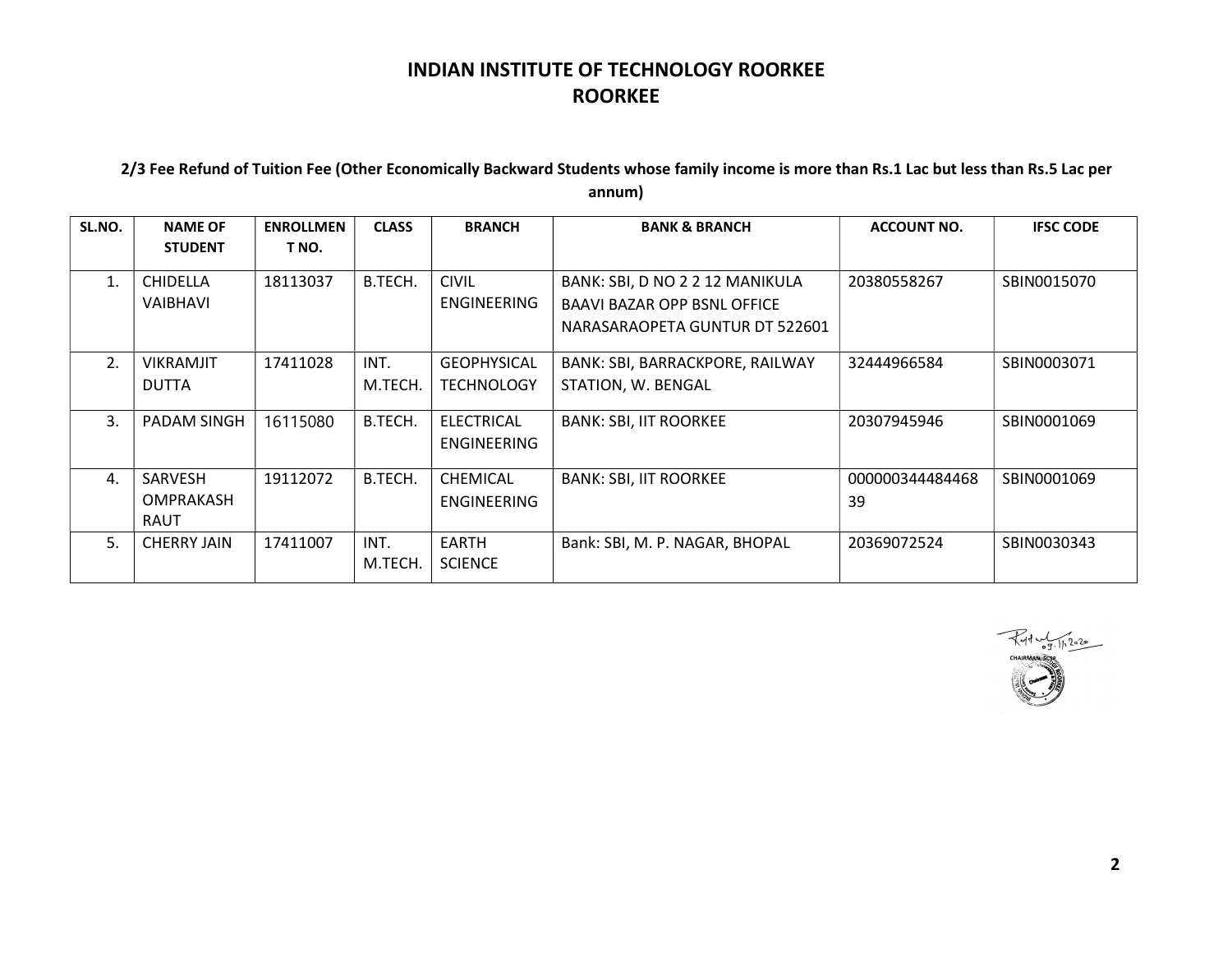#### 2/3 Fee Refund of Tuition Fee (Other Economically Backward Students whose family income is more than Rs.1 Lac but less than Rs.5 Lac per annum)

| Sl.No. | Name of<br><b>Student</b>                           | <b>Enrollment</b><br>No. | <b>Class</b> | <b>Branch</b>                                                | <b>Bank &amp; Branch</b>                        | <b>Account No.</b>    | <b>IFSC CODE</b> |
|--------|-----------------------------------------------------|--------------------------|--------------|--------------------------------------------------------------|-------------------------------------------------|-----------------------|------------------|
| 6.     | <b>GARIMA</b><br><b>VERMA</b>                       | 18117026                 | B.TECH.      | MECHANICAL<br>ENGINEERING                                    | <b>BANK: SBI, RAILWAY COLONY</b>                | 37805152763           | SBIN0003150      |
| 7.     | <b>DIVYANSHU</b><br>RAJ                             | 18112021                 | B.TECH.      | <b>CHEMICAL</b><br>ENGINEERING                               | <b>BANK: SBI IIT ROORKEE</b>                    | 38842723736           | SBIN0001069      |
| 8.     | <b>NITESH</b><br><b>BHANDARI</b>                    | 17112050                 | B.TECH.      | <b>CHEMICAL</b><br>ENGINEERING                               | <b>BANK: SBI IIT ROORKEE</b>                    | 20369071870           | SBIN0001069      |
| 9.     | <b>OM PRAKASH</b><br>YADAV                          | 19112052                 | B.TECH.      | CHEMICAL<br><b>ENGINEERING</b>                               | BANK: SBI, P.O.-DAMKARA<br>DHANBAD JHARKHAND    | 00000038596904<br>517 | SBIN0006452      |
| 10.    | <b>HARSHIT</b><br><b>RATHORE</b>                    | 17113043                 | B.TECH.      | <b>CIVIL</b><br><b>ENGINEERING</b>                           | BANK: SBI, ADB KEKRI, DIST. AJMER,<br>RAJASTHAN | 37027346208           | SBIN0003628      |
| 11.    | <b>ADITYA</b><br><b>BIPINCHAND</b><br><b>RA GTE</b> | 19118005                 | B.TECH.      | METALLURGIC<br>AL&<br><b>MATERIALS</b><br><b>ENGINEERING</b> | <b>BANK: SBI IIT ROORKEE</b>                    | 38619815321           | SBIN0001069      |

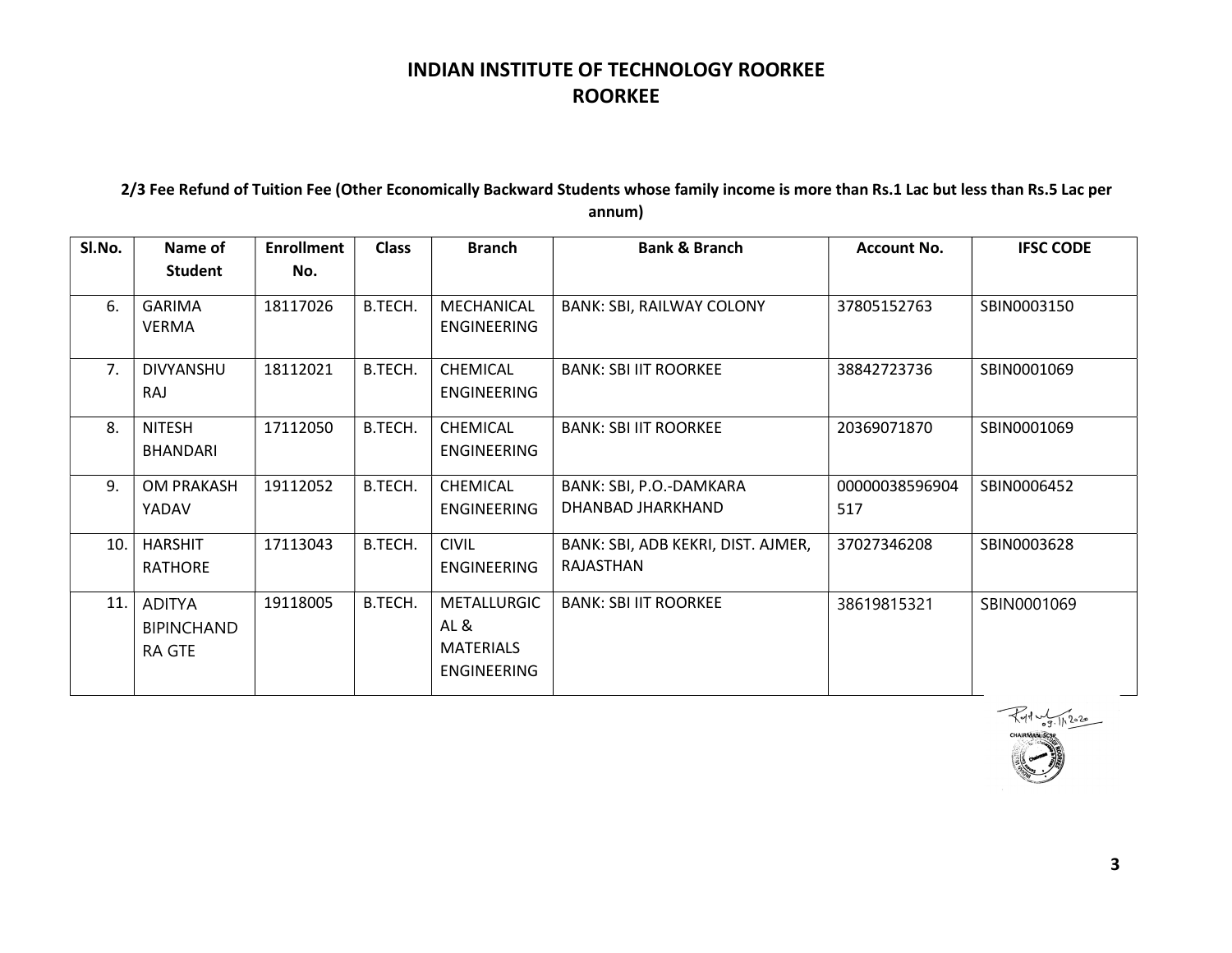## ROORKEE

2/3 Fee Refund of Tuition Fee (Other Economically Backward Students whose family income is more than Rs.1 Lac but less than Rs.5 Lac per

annum)

| Sl.No. | Name of                                        | <b>Enrollment</b> | <b>Class</b>   | <b>Department</b>                                                | <b>Bank &amp; Branch</b>                                                                                                                      | <b>Account No.</b> | <b>IFSC CODE</b>   |
|--------|------------------------------------------------|-------------------|----------------|------------------------------------------------------------------|-----------------------------------------------------------------------------------------------------------------------------------------------|--------------------|--------------------|
|        | Student                                        | No.               |                |                                                                  |                                                                                                                                               |                    |                    |
| 12.    | <b>ABHISHEK</b><br><b>CHOUDHA</b><br><b>RY</b> | 18411001          | INT-<br>M.Tech | <b>EARTH SCIENCES</b>                                            | <b>BANK: PNB, IIT ROORKEE</b>                                                                                                                 | 4044006900061723   | PUNBO404400        |
| 13.1   | <b>MANSI</b><br>GARG                           | 16110019          | <b>BARCH</b>   | <b>ARCHITECTURE &amp;</b><br>P                                   | BANK: SBI, MAIN ROAD, GHIROR, DIST.<br>MAINPURI (UP)                                                                                          | 20019195580        | SBIN0011482        |
| 14.    | ANJALI<br><b>BATHLA</b>                        | 17110003          | <b>BARCH</b>   | <b>ARCHITECTURE</b>                                              | <b>BANK: BANK OF BARODA, GARHINEGI</b>                                                                                                        | 15890100012905     | <b>BARBOGARNAI</b> |
| 15.    | ABHIJEET<br><b>SINGH</b><br>CHAUHAN            | 18113002          | B.TECH.        | <b>CIVIL</b><br><b>ENGINEERING</b>                               | BANK: SBI, MEDICAL COLLEGE, KOTA                                                                                                              | 51017864340        | SBIN0031940        |
| 16.    | <b>ATHARVA</b><br><b>KUMAR</b>                 | 19113027          | B.TECH.        | <b>CIVIL</b><br>ENGINEERING                                      | <b>BANK: PNB, IIT ROORKEE</b>                                                                                                                 | 4044006900062209   | PUNB0404400        |
| 17.    | <b>OM</b><br>KATIYAR                           | 18116057          | B.TECH.        | <b>ELECTRONICS &amp;</b><br><b>COMMUNICATIO</b><br>N ENGINEERING | BANK: UNION BANK OF INDIA, K L<br>POLYTECHNIC INSTITUTE, DELHI<br>DEHRADUN, RAM NAGAR, ROORKEE,<br>DIST HARIDWAR, UTTARAKHAND, PIN<br>247 667 | 534902010046530    | UBIN0553492        |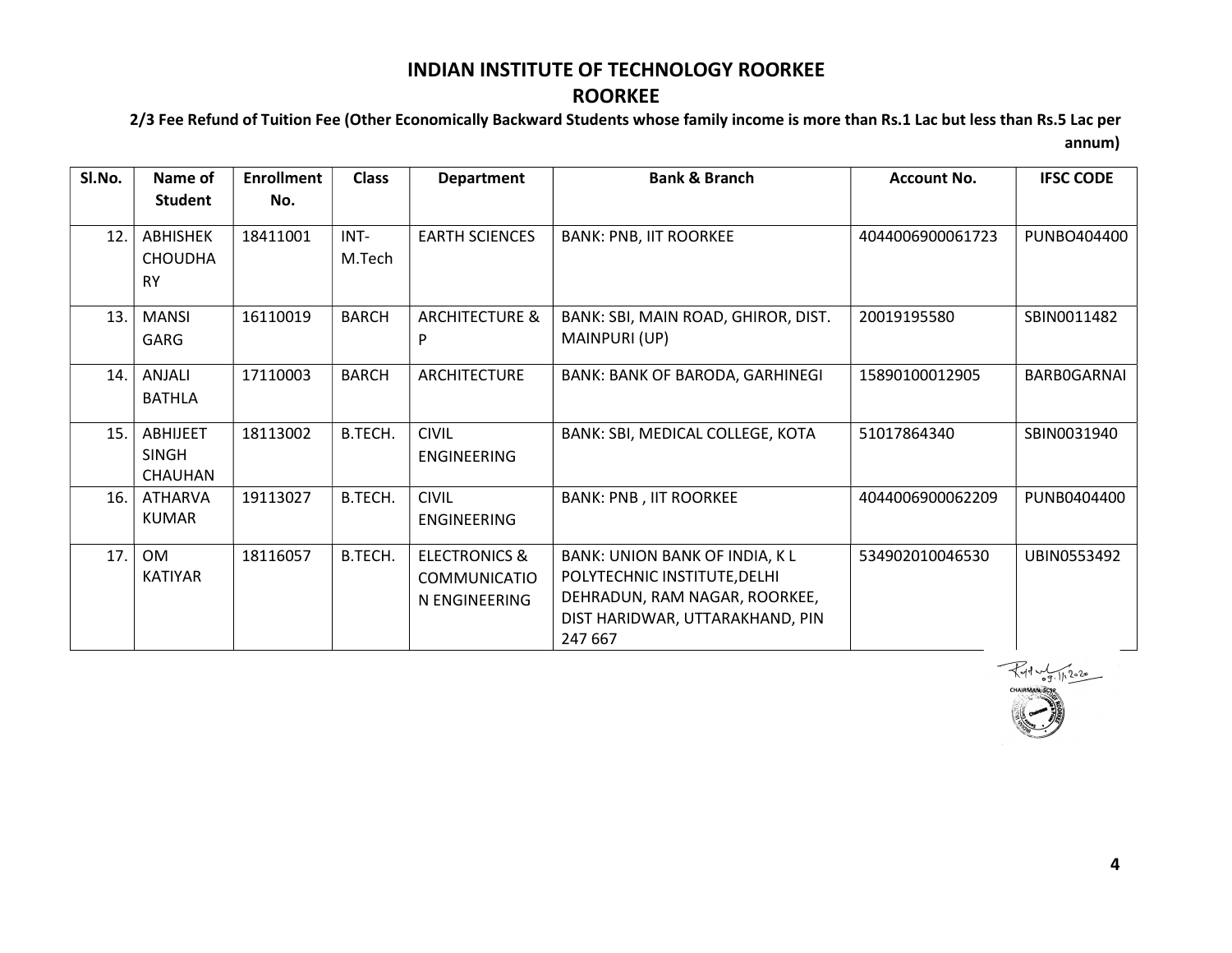#### 2/3 Fee Refund of Tuition Fee (Other Economically Backward Students whose family income is more than Rs.1 Lac but less than Rs.5 Lac per annum)

| SI.No. | Name of<br><b>Student</b>                       | <b>Enrollment</b><br>No. | <b>Class</b>  | <b>Branch</b>                                                      | <b>Bank &amp; Branch</b>                          | <b>Account No.</b> | <b>IFSC CODE</b> |
|--------|-------------------------------------------------|--------------------------|---------------|--------------------------------------------------------------------|---------------------------------------------------|--------------------|------------------|
| 18.    | YASH<br><b>CHANDEL</b>                          | 19118091                 | B.TECH.       | METALLURGICAL<br>& MATERIALS<br><b>ENGINEERING</b>                 | BANK: STATE BANK OF INDIA, IIT<br><b>ROORKEE</b>  | 38669919976        | SBIN0001069      |
| 19.    | <b>MAHIMA</b><br><b>BHAVESH</b><br>THAKKAR      | 17118038                 | B.TECH.       | METALLURGICAL<br>& MATERIALS<br><b>ENGINEERING</b>                 | BANK: SBI, ANTOP HEIGHTS, SEC-<br>19, AIROLI      | 37965573652        | SBIN0070751      |
| 20.    | <b>ADITYA</b><br><b>KUMAR</b><br>SRIVASTAV<br>A | 18119005                 | <b>B.TECH</b> | <b>MECHANICAL &amp;</b><br><b>INDUSTRIAL</b><br><b>ENGINEERING</b> | BANK: STATE BANK OF INDIA, IIT<br><b>ROORKEE</b>  | 37884470986        | SBIN0001069      |
| 21.    | <b>PUNIT JAIN</b>                               | 19118063                 | B.TECH.       | METALLURGICAL<br>& MATERIALS<br><b>ENGINEERING</b>                 | <b>BANK: PNB, SIRSA CHANDNI</b><br>CHOWK, HARYANA | 3326000101614850   | PUNB0332600      |
| 22.    | <b>SARTHAK</b><br><b>GUPTA</b>                  | 17115079                 | <b>B.TECH</b> | <b>ELECTRICAL</b><br><b>ENGINEERING</b>                            | BANK: PNB, ACHALGANJ, DIST.<br>UNNAO, UP          | 0525000100414235   | PUNB0052500      |
| 23.    | ANURAG<br><b>KUMAR</b><br>JAISWAL               | 18112013                 | <b>B.TECH</b> | CHEMICAL<br><b>ENGINEERING</b>                                     | BANK: SBI, GAURI BAZAR DEORIA<br>(UP)             | 35833810805        | SBIN0012910      |



5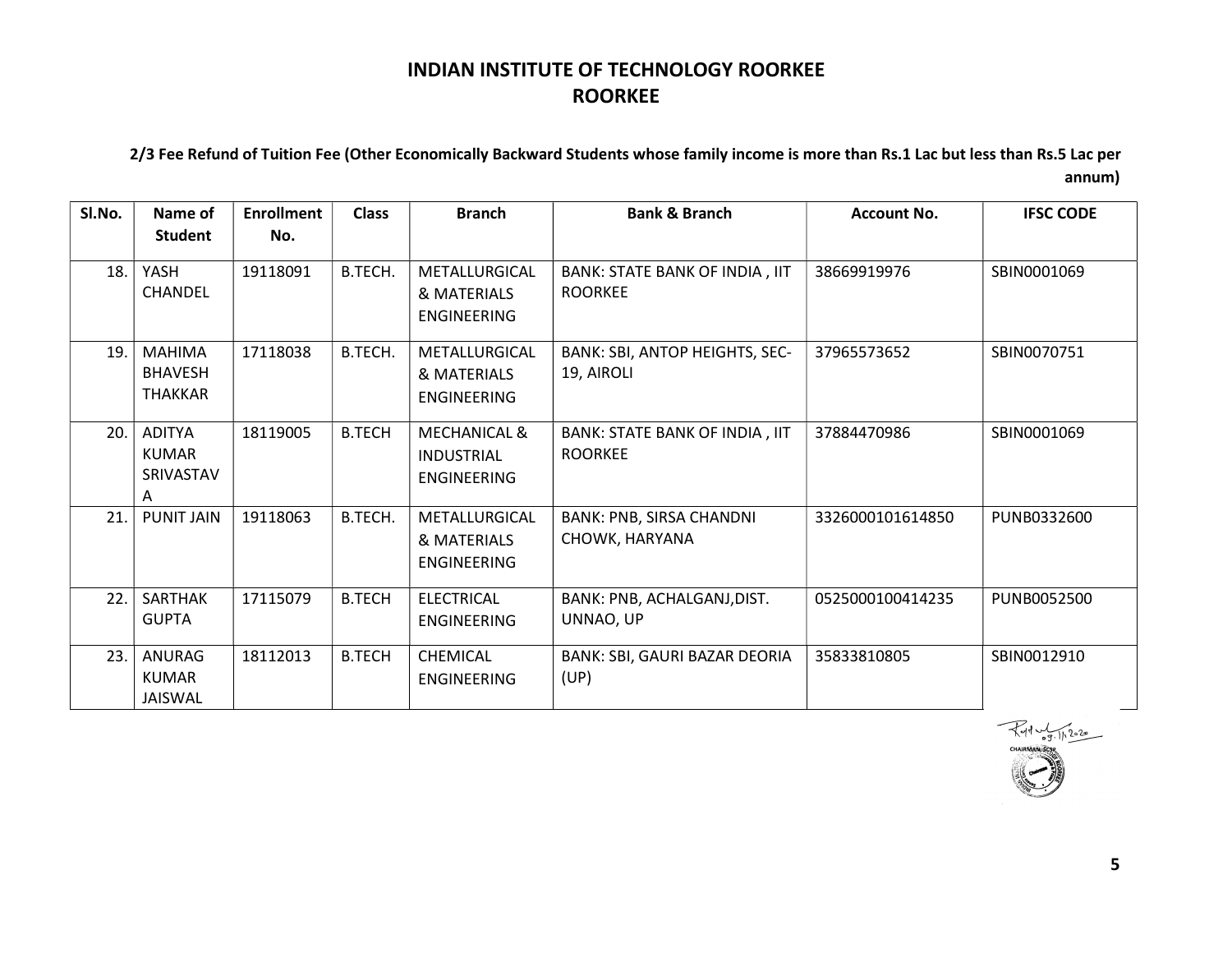#### 2/3 Fee Refund of Tuition Fee (Other Economically Backward Students whose family income is more than Rs.1 Lac but less than Rs.5 Lac per annum)

| Sl.No. | Name of                 | <b>Enrollment</b> | <b>Class</b>  | <b>Branch</b>                                                      | <b>Bank &amp; Branch</b>                                                       | Account No.  | <b>IFSC CODE</b> |
|--------|-------------------------|-------------------|---------------|--------------------------------------------------------------------|--------------------------------------------------------------------------------|--------------|------------------|
|        | Student                 | No.               |               |                                                                    |                                                                                |              |                  |
| 24.    | DHEERAJ<br>SONI         | 18115032          | <b>B.TECH</b> | <b>ELECTRICAL</b><br><b>ENGINEERING</b>                            | 309902010110354<br>BANK: UBI, MAHATMA GANDHI<br>MARG, DIST. BIKANER, RAJASTHAN |              | UBIN0530999      |
| 25.    | <b>SHINOY</b><br>SHARMA | 17119028          | <b>B.TECH</b> | <b>MECHANICAL &amp;</b><br><b>INDUSTRIAL</b><br><b>ENGINEERING</b> | 20369071869<br>BANK: STATE BANK OF INDIA, IIT<br><b>ROORKEE</b>                |              | SBIN0001069      |
| 26.    | AVANI<br>SADHWANI       | 18111004          | <b>B.TECH</b> | <b>BIOTECHNOLOGY</b>                                               | BANK: STATE BANK OF INDIA, IIT<br><b>ROORKEE</b>                               | 37847391622  | SBIN0001069      |
| 27.    | <b>ROMMY</b><br>AGARWAL | 18113113          | <b>B.TECH</b> | <b>CIVIL</b><br><b>ENGINEERING</b>                                 | BANK: ALLAHABAD BANK,<br>LAXMANGARH                                            | 50037020411  | ALLA0212377      |
| 28.    | ANMOL<br><b>KHEMUKA</b> | 18114007          | B.TECH.       | <b>COMPUTER</b><br><b>SCIENCE &amp;</b><br><b>ENGINEERING</b>      | BANK: SBI,<br>BARAPATHER, SEONI, M.P.                                          | 33352676766  | SBIN0000478      |
| 29.    | <b>RITIKA</b><br>GARG   | 18114069          | B.TECH.       | <b>COMPUTER</b><br><b>SCIENCE &amp;</b><br><b>ENGINEERING</b>      | BANK OF BARODA, GONIANA ROAD,<br><b>BHATINDA - 151001</b>                      | 148210035518 | BKDN0731482      |



6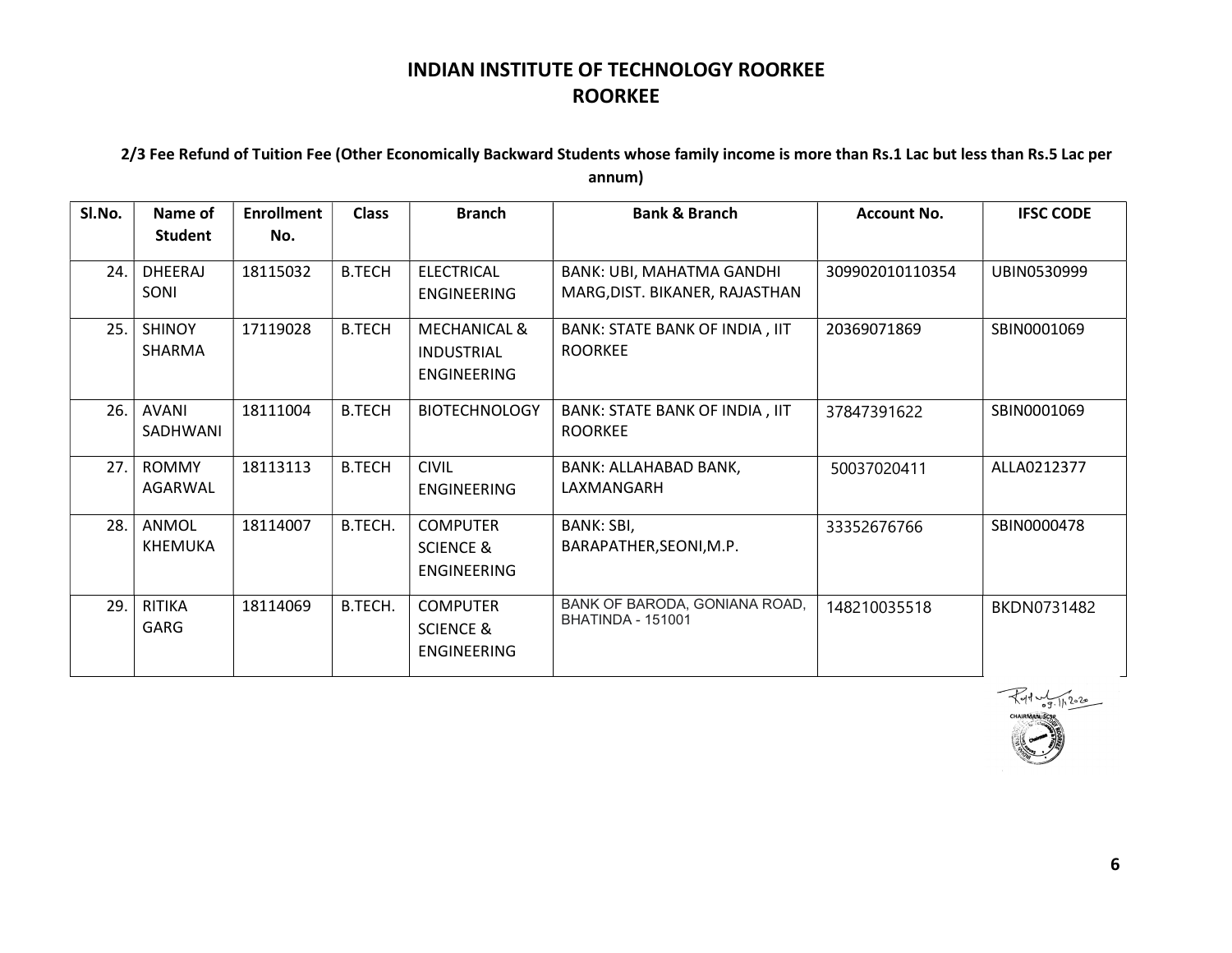#### 2/3 Fee Refund of Tuition Fee (Other Economically Backward Students whose family income is more than Rs.1 Lac but less than Rs.5 Lac per annum)

| SI.  | Name of<br><b>Student</b>     | <b>Enrollme</b><br>nt No. | <b>Class</b> | <b>Branch</b>               | <b>Bank &amp; Branch</b>                                               | <b>Account No.</b>   | <b>IFSC CODE</b> |
|------|-------------------------------|---------------------------|--------------|-----------------------------|------------------------------------------------------------------------|----------------------|------------------|
| 30.  | <b>NIKITA PAL</b>             | 18112047                  | B.TECH.      | <b>CHEMICAL ENGINEERING</b> | PNB, IIT ROORKEE                                                       | 90300015000<br>08457 | PUNB0404400      |
| 31.  | <b>VAIBHAV</b><br>AGGARWAL    | 19117119                  | B.TECH.      | <b>MIED</b>                 | <b>BANK: AU SMALL</b><br>FINANCE BANK,<br>KURUKSHETRA-<br>RAILWAY ROAD | 20112114275<br>88761 | AUBL0002114      |
| 32.1 | <b>MIHIR</b><br><b>CHAWLA</b> | 19312016                  | INT.<br>M.SC | <b>MATHEMATICS</b>          | <b>BANK: SBI, IIT</b><br><b>ROORKEE</b>                                | 38951847760          | SBIN0001069      |
| 33.  | <b>MOHIT</b><br><b>SHARMA</b> | 18122013                  | B.TECH.      | <b>PHYSICS</b>              | <b>BANK: SBI, IIT</b><br><b>ROORKEE</b>                                | 20369080364          | SBIN0001069      |
| 34.  | <b>MANISH</b><br>WAGHMARE     | 19118048                  | B.TECH.      | <b>CIVIL ENGINEERING</b>    | <b>BANK: SBI, PIPELINE</b><br>ROAD, BR. A NAGAR                        | 31935494190          | SBIN0012306      |



CHAIRMAN, SCSP

Copy for kind information and further necessary action to:

1.Heads of Departments, By email

2. Dean, Finance & Planning.